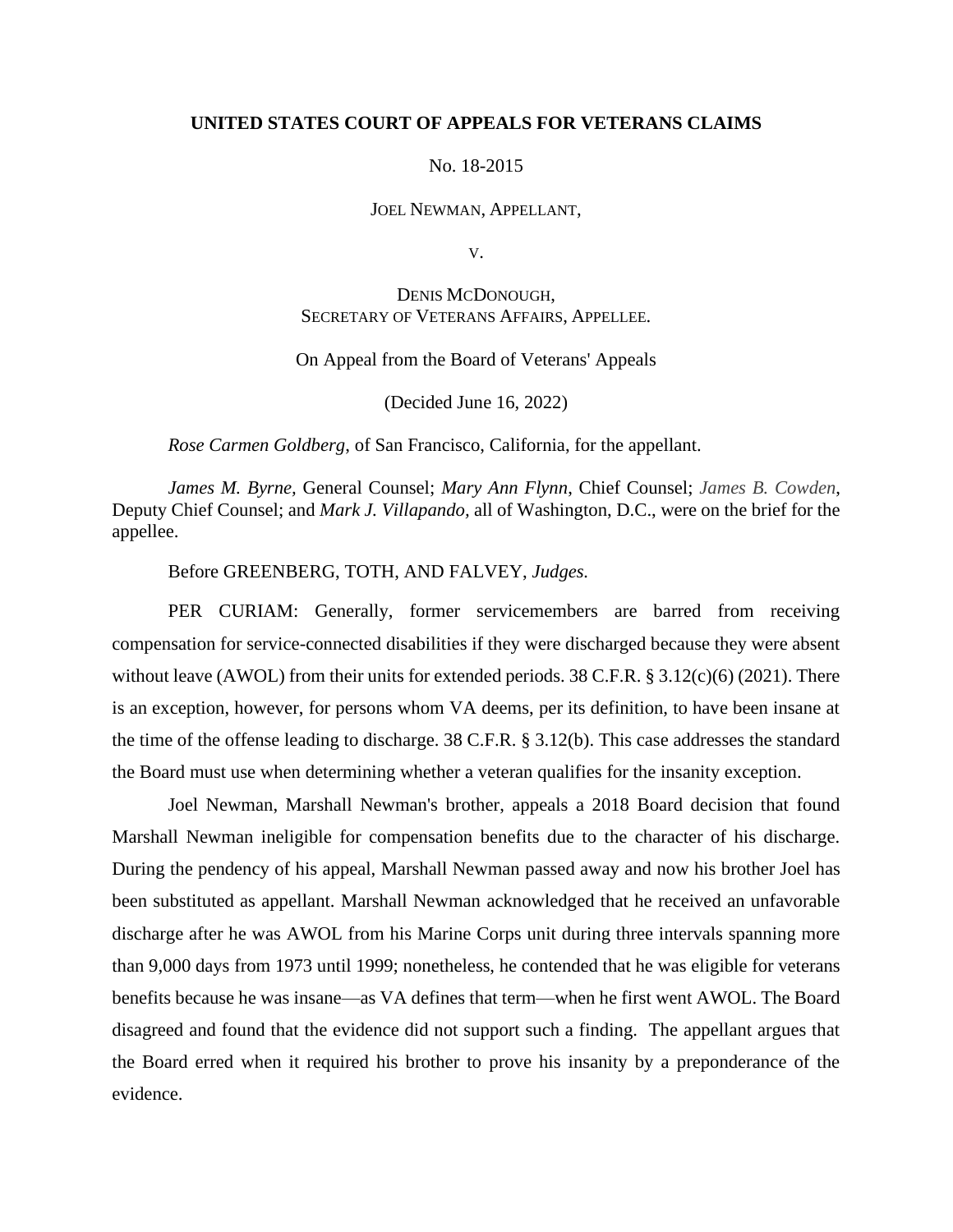Both sides agree that the benefit of the doubt standard, codified at 38 U.S.C. § 5107(b), serves as the governing standard for evaluating whether a claimant meets VA's definition of insanity. We brought this case to panel to acknowledge this and put to rest any question about the standard of review when evaluating veteran status. Here, we state that—save perhaps in clear and unmistakable evidence cases as discussed later—the benefit of the doubt standard governs in all cases where VA must determine whether a claimant possesses veteran status. Because the Board failed to apply this standard here, we remand.

### **I. BACKGROUND**

Marshall Newman joined the Marine Corps in 1973 and went AWOL from his unit on three separate occasions. First, in 1974, he was convicted by civilian authorities of attempted housebreaking after leaving his unit and was incarcerated. Upon release, he was convicted at courtmartial for his absence; however, he sought to remain with the Marines and was retained on active duty following his conviction. His second AWOL period occurred from January 1975 to June 1981. Shortly after returning, Mr. Newman ran off once again—his third AWOL period—and remained apart from his Marine unit for 15 years. Upon returning in 1999, he was discharged under other than honorable conditions.

In August 2012 Mr. Newman filed a compensation claim seeking service connection for a nervous condition. The regional office (RO) found him ineligible for VA benefits because he was discharged after having been AWOL for longer than 180 days and, therefore, was barred from receiving compensation under VA regulations. He appealed, arguing that he was insane and therefore exempt from the rule precluding compensation for servicemembers who were AWOL for more than 180 days. *See* 38 C.F.R. § 3.12(b). The Board denied his claim in 2016 and he appealed to this Court. In September 2017, Mr. Newman and the Secretary agreed to remand the case for the Board to explain whether a medical opinion was necessary to adjudicate the claim.

In February 2018 the Board issued the decision currently on appeal, finding that a medical opinion wasn't necessary. The decision concluded that his discharge barred him from receiving compensation benefits due to repeated absences from service. Next, it considered the two applicable exceptions—"compelling circumstances" and insanity—and stated that Mr. Newman needed to show by a preponderance of the evidence that he was insane at the time of the offenses that resulted in discharge. The Board determined that Mr. Newman did not qualify for either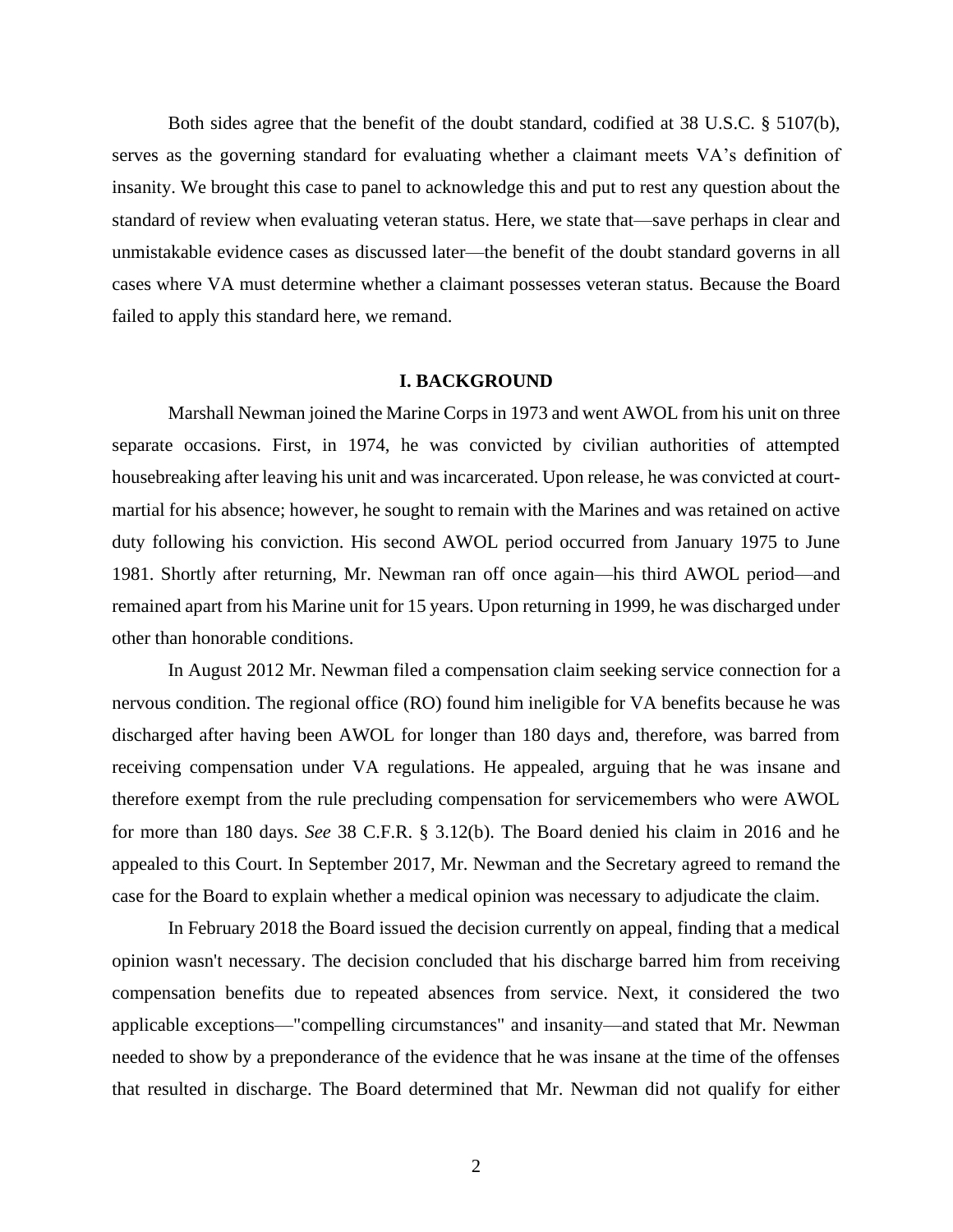exception. Thus, the Board ruled that Mr. Newman's discharge precluded him from establishing veteran status and so he was not eligible for compensation benefits. This appeal followed.

### **II. ANALYSIS**

### *A. The Legal Background of Veteran Status*

Character of discharge (COD) determinations play an integral role in the veterans benefits system as VA uses them to establish veteran status. *See* 38 U.S.C. § 101(2). Establishing veteran status is a prerequisite for receiving disability compensation and it is the claimant's burden to establish veteran status. *Donnellan v. Shinseki*, 24 Vet.App. 167, 172 (2010).

Our caselaw has shifted over time about the governing standard required to prove veteran status: Initially, we required potential claimants to prove veteran status—that is, eligibility for compensation benefits—by a preponderance of the evidence. So, in *Augilar v. Derwinski*, 2 Vet.App. 21, 23 (1991), we ruled that a claimant seeking to reopen a claim that had been denied for lack of veteran status had to first prove veteran status by a preponderance of the evidence. *Augilar* endorsed the view that Congress had reserved the more lenient "benefit of the doubt" standard for veterans and, thus, veteran status had to be proven before the standard could apply. This view prevailed for nearly a decade and was reaffirmed in *Laruan v. West*, 11 Vet.App. 80, 84, 85 (1998), which held that "unless a claimant first carries the initial burden of establishing status as a veteran or veteran status for the person upon whose military service the desired benefits are predicated, the laws administered by the Secretary and the resources of the VA are not applicable or available."

The U.S. Court of Appeals for the Federal Circuit in *D'Amico v. West*, 209 F.3d 1322, 1326-27 (Fed. Cir. 2000), noted that this Court's interpretation of 38 U.S.C. § 5108 (reopening claims) could be traced to *Aguilar* and then overruled *Laruan* and its progeny, holding that the new and material evidence requirement in section 5108 applied to the reopening of claims that were disallowed for any reason, including because the claimant's veteran status was not established. It also found no support in the 1988 Veterans' Benefits Improvement Act legislative history for this Court's interpretation of 38 U.S.C. § 5107 (duty to assist for well-grounded claims and benefit of the doubt) and section 5108. *Id*. at 1327. But the Federal Circuit's holding did not fully settle the matter, as there remained uncertainty about whether it covered all veteran-status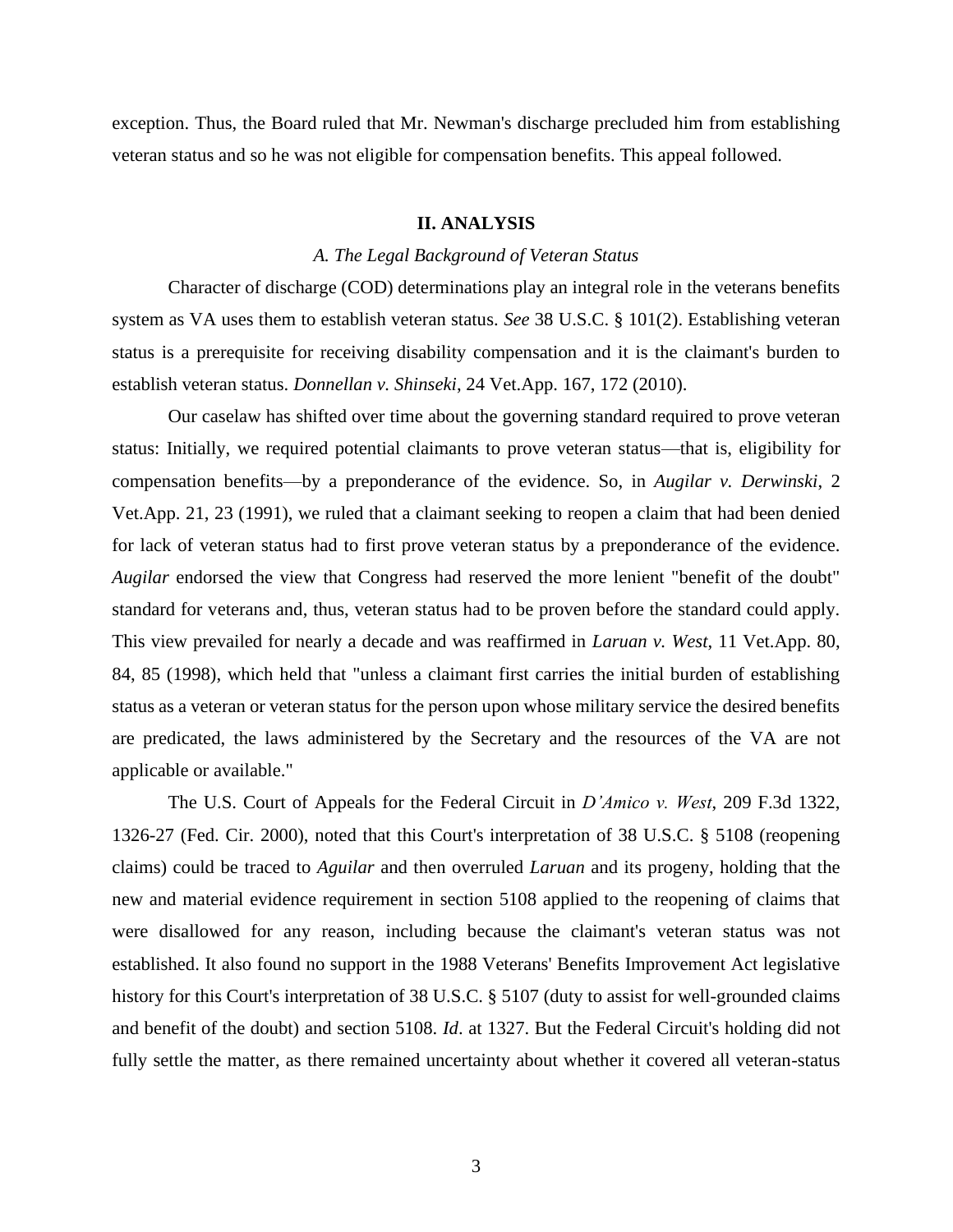questions or only attempts to reopen claims under section 5108 that had been denied for lack of veteran status.

Since then, our caselaw has offered mixed messages about the reach of the benefit of the doubt standard in evaluating veteran status. We applied the benefit of the doubt standard in cases such as *Frasure v. Principi*, 18 Vet.App. 379, 385 (2004), *Gardner v. Shinseki*, 22 Vet.App. 415, 421 n. 5 (2009) (citing *D'Amico* in a footnote for the proposition that it "overrul[ed] *Laruan* . . . and other cases holding that claimant[s] must show 'veteran' status by preponderance of evidence before benefitting from statutes reserved for veterans"), and *Donnellan*, 24 Vet.App. at 175 (holding that "the benefit of the doubt standard applies to the question of veteran status," where a national guardsman sought benefits based on aggravation of a preexisting disability during active duty for training (ACDUTRA)). But in *Robertson v. Shinseki*, 26 Vet.App. 169, 174 (2013), we reverted to the preponderance of the evidence standard when reviewing a Board decision finding no clear and unmistakable error (CUE) in a 1977 RO decision. *Id*. (citing *Holmes v. Brown*, 10 Vet.App. 38, 40 (1997), for the proposition that "[a] person seeking VA benefits must first establish by a preponderance of the evidence that the service member, upon whose service such benefits are predicated, has attained the status of veteran," which had cited *Aguilar* for that holding). Several of our cases since then have cited to *Robertson* and *Holmes* for the proposition that the preponderance of the evidence standard is appropriate for assessing a claimant's veteran status. *See, e.g., Key v. Wilkie*, 2020 WL 4932368, at \* 2 (Vet. App. Aug. 24, 2020); *Cristino v. McDonough*, 2021 WL 747745, at \* 3 (Vet. App. Feb. 26, 2021).

We called Mr. Newman's case to panel to acknowledge this discrepancy and put to rest any question about the standard of review when evaluating veteran status. We hold that the benefit of the doubt standard governs in all cases<sup>1</sup> where VA must determine whether a claimant possesses veteran status. This is so because to find otherwise would create different standards for different claimants. For example, in *Donnellan*, 24 Vet.App. at 175, the Court held that the benefit of the doubt standard applied to claimants trying to show injury on ACDUTRA and in *D'Amico*, 209 F.3d at 1326-27, the Federal Circuit found that claimants whose benefits were denied because they had not established veteran status could provide new and material evidence to reopen those claims, which is an evidentiary advantage similar to the benefit of doubt standard. To now hold that the preponderance of the evidence standard applies to Mr. Newman's situation—that is, where a

<sup>&</sup>lt;sup>1</sup> Perhaps with the exception of CUE, as discussed below.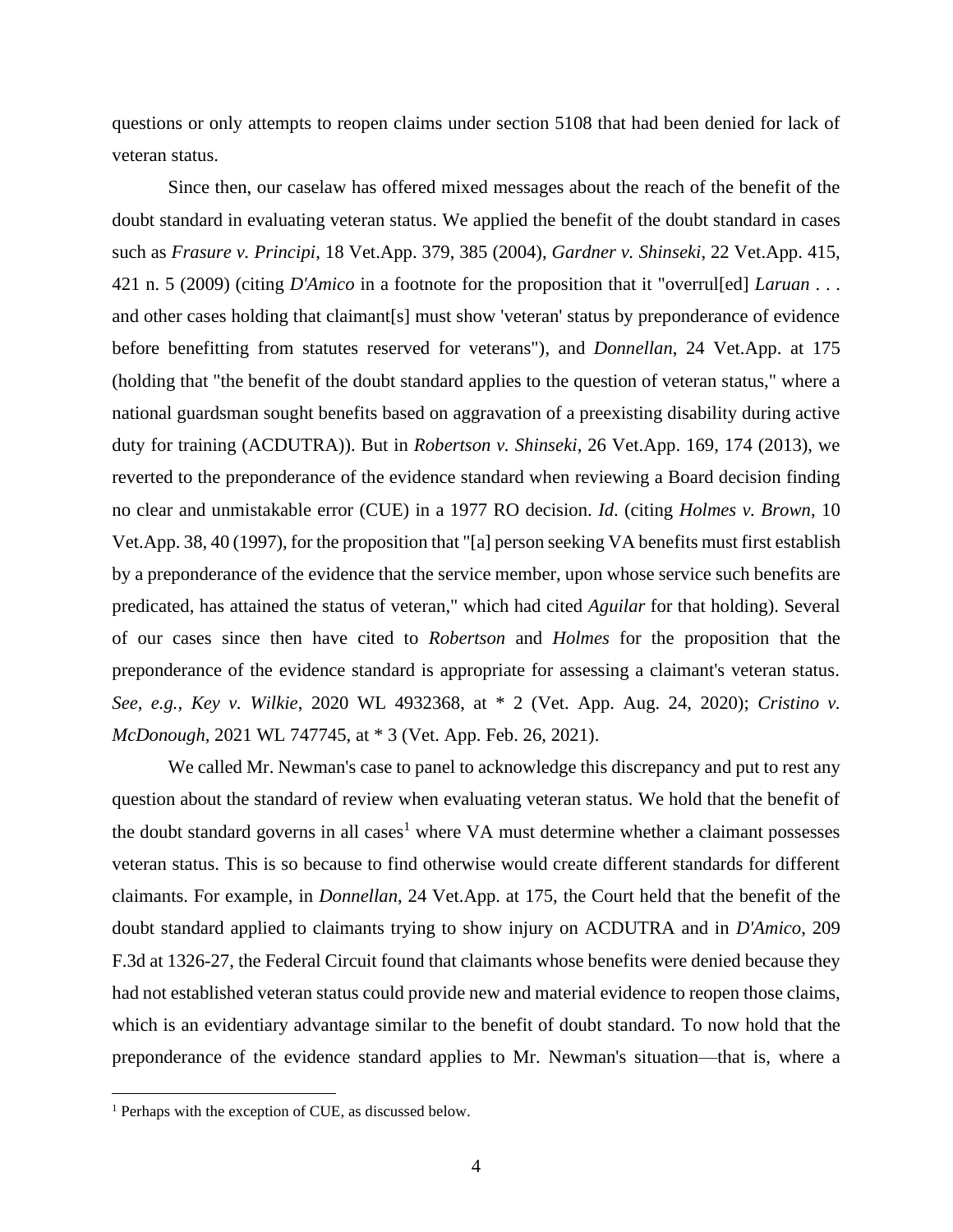claimant was on active duty, went AWOL, and was trying to show that he met the insanity exception—when precedent allows other claimants to satisfy less stringent burdens in pursuing their claims seems illogical. Further, *D'Amico*, 209 F.3d at 1326-27, provides helpful guidance in this matter given that the Federal Circuit noted that *Lauran*'s finding—that the evidentiary benefit in section 5107 (benefit of the doubt) was reserved for those that had already met the initial burden of establishing veteran status—was not supported by the legislative history it cited. Finally, the Secretary concedes that the benefit of the doubt standard under section 5107 applies when determining whether veteran status has been established. October 2021 Notice of Change in Position at 1 (citing *Donnellan,* 24 Vet.App. at 174-75, and § 3.102, which provides that "[w]hen, after careful consideration of all procurable and assembled data, a reasonable doubt arises regarding service origin, the degree of disability, or any other point, such doubt will be resolved in favor of the claimant").

And, as to *Robertson*, we note the specific context of that case, which involved CUE. The traditional practice has been to review CUE according to the caselaw extant at the time of the underlying decision and so *Robertson* employed the preponderance of the evidence standard in its CUE determination because that's how veteran status was established at the time of the prior decision at issue. *See Augilar*, 2 Vet.App. at 23. Of course, it must also be noted that the Supreme Court is currently reviewing the propriety of the Federal Circuit's caselaw holding that CUE cannot exist where the adjudicator interprets the law according to precedent that existed at the time of the prior decision but was later jettisoned. *George v. McDonough*, 991 F.3d 1227 (Fed. Cir. 2021), *cert granted* 142 S. Ct. 858 (Jan. 14, 2022). For now, we need only mention that CUE cases can present complications that are not germane here.

#### *B. Character of Discharge (COD) Determinations*

With that background in mind, we now turn to the current law surrounding COD determinations. VA and the Department of Defense (DoD) use different systems for classifying and categorizing discharges, although their respective terminologies are similar enough to cause a measure of confusion. The DoD issues five categories of discharge based on the character of a person's service: (1) honorable discharge; (2) general discharge; (3) other than honorable discharge; (4) bad conduct discharge; and (5) dishonorable discharge. 53A Am. Jur. 2d Military and Civil Defense § 159. The first three constitute administrative discharges, while the last two are punitive discharges and only issue after a conviction at court-martial.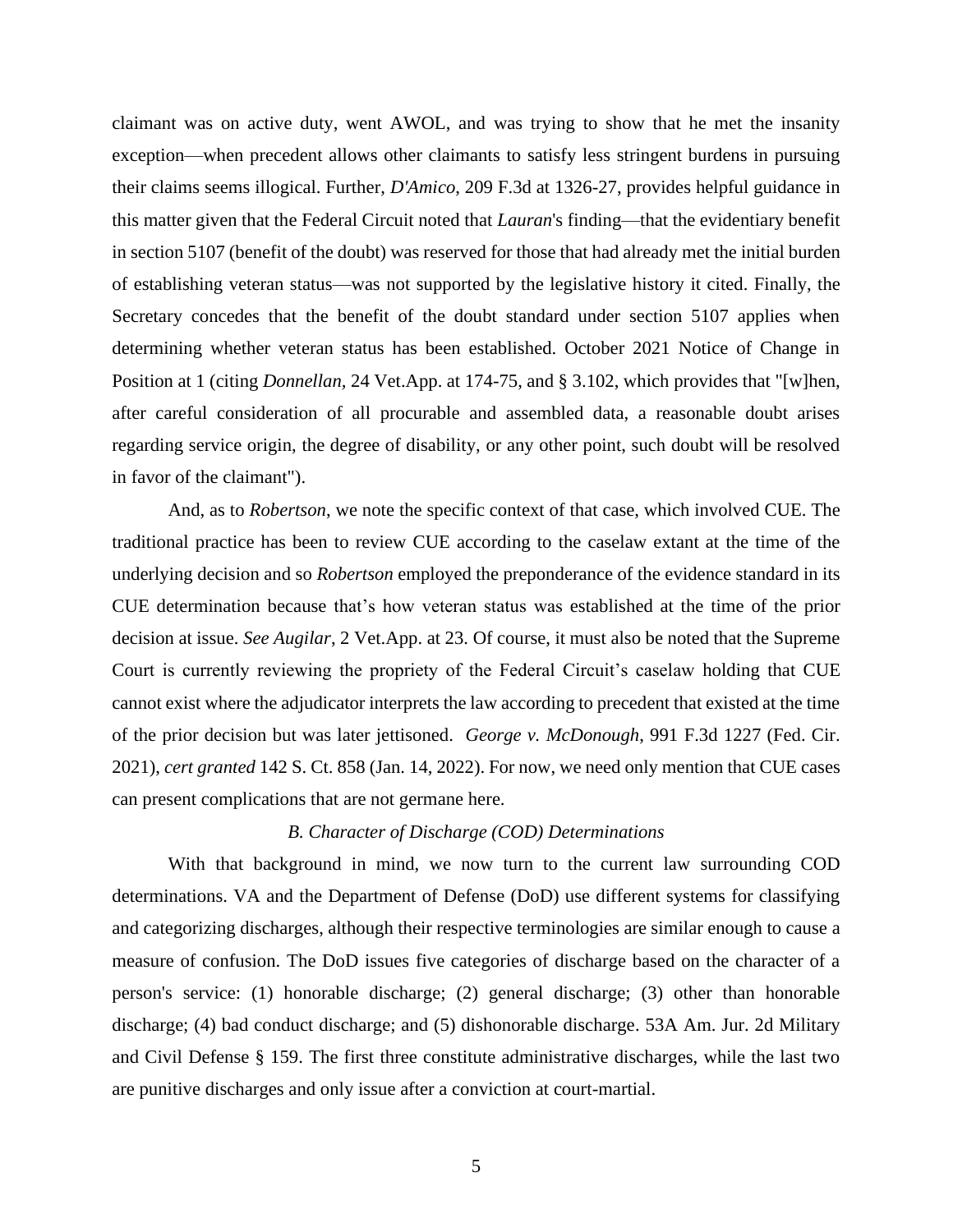VA has a very different system for characterizing discharge from DoD. Significantly, VA recognizes only *two categories* of discharge—dishonorable and other than dishonorable—when determining eligibility for VA benefits. The reason VA uses the ungainly phrase "other than dishonorable" is straightforward: Congress used this exact phrase to define the term "veteran," for purposes of eligibility for VA benefits. Specifically, 38 U.S.C. § 101(2) defines a veteran as any "person who served in the active military, naval, air, or space service and who was discharged or released under conditions other than dishonorable."

DoD's COD determination is not binding on VA, unless a veteran is discharged under honorable conditions, in which case veteran status is assured. *See* 38 C.F.R. § 3.12(a). For all other classifications, VA performs its own COD determinations by examining the underlying conduct that led to a veteran's discharge; in so doing, the Agency uses both statutory and regulatory provisions to determine whether a veteran's discharge was under conditions other than dishonorable. *See generally* 38 U.S.C. § 5303; 38 C.F.R. § 3.12.

Because VA relied on § 3.12 to find that Mr. Newman could not establish veteran status, our analysis will also focus on that regulation. Section 3.12, entitled Character of Discharge, reiterates that a dishonorable discharge bars former servicemembers from receiving benefits. Subsection (b) provides that "discharge or release from service under one of the conditions specified in this section is a bar to the payment of benefits unless it is found that the person was insane at the time of committing the offense causing such discharge or release or unless otherwise specifically provided." § 3.12(b). VA defines insanity, for COD determinations, as a person:

who, while not mentally defective or constitutionally psychopathic, . . . exhibits, due to disease, a more or less prolonged deviation from his normal method of behavior; or interferes with the peace of society; or who has so departed . . . from the accepted standards of the community . . . as to lack the adaptability to make further adjustment to the social customs of the community in which he resides."

#### 38 C.F.R. § 3.354(a) (2021).

And  $\S$  3.12(c)(6) bars the payment of benefits to former service members who were discharged for refusing to perform their duties, were sentenced to be discharged by a general courtmartial, or resigned a commission as an officer for the good of the service. It further explains that benefits are unavailable for service members who were discharged for desertion or for being AWOL for at least 180 days unless "there are compelling circumstances to warrant the prolonged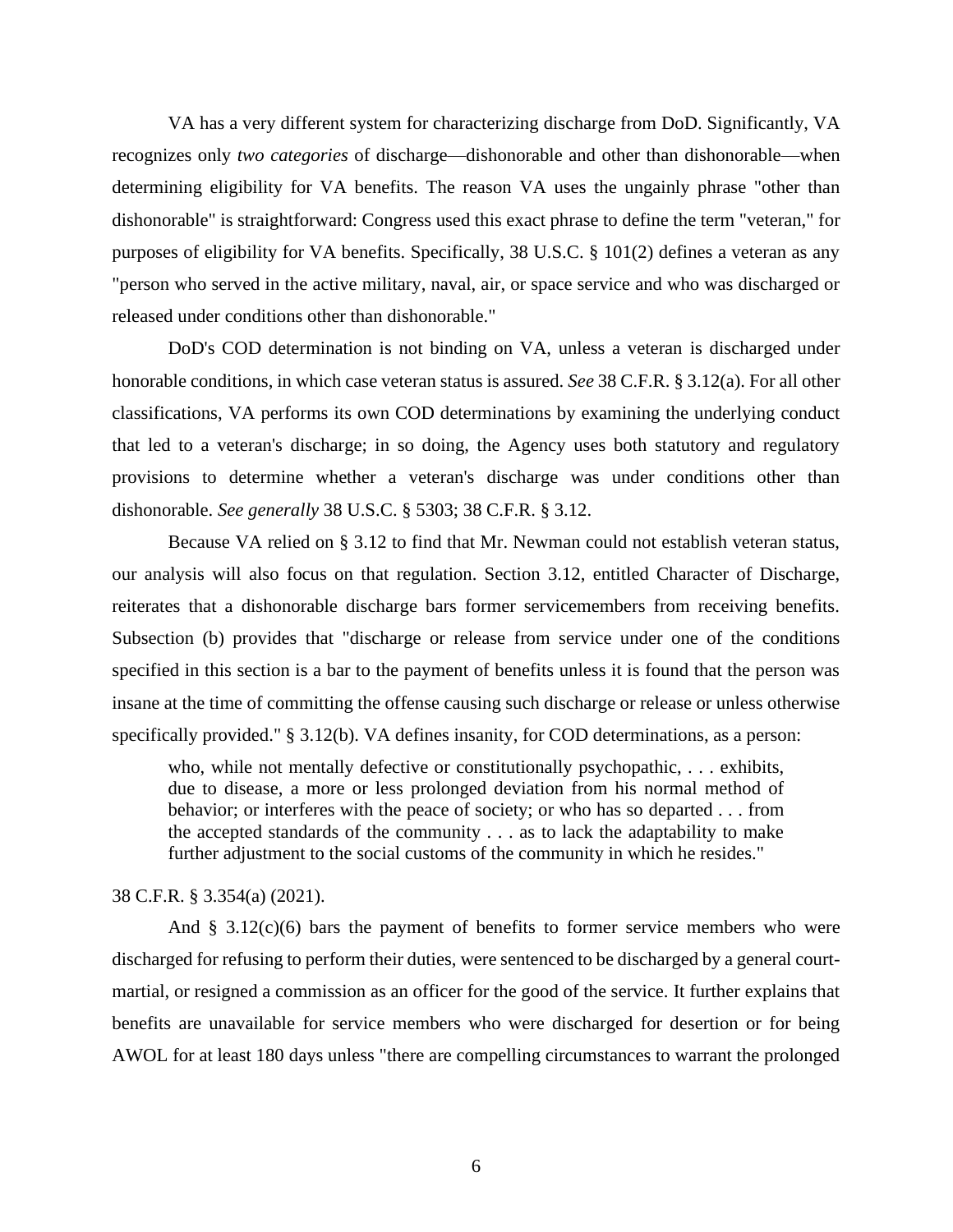unauthorized absence." §  $3.12(c)(6)(i)$ -(iii) (listing factors for determining whether compelling circumstances exist to justify the servicemember's unauthorized absence).

Here, because the appellant's arguments focus on the insanity exception, Appellant's Brief (Br.) at 9-26, we will also focus our analysis on that exception. And we note that the appellant has the burden to show that his brother was insane at the time he committed the offense that led to his discharge. *See Struck v. Brown*, 9 Vet.App. 145, 153-54 (1996). However, he does not have to prove that insanity caused his brother to commit the act that led to his discharge. *Id*.

#### *C*. *Application to Mr. Newman's Case*

Mr. Newman received an "other than honorable" discharge from the DoD. VA determined that he was barred from receiving benefits under § 3.12(c)(6) because he went AWOL for a period of greater than 180 days. For this reason, he could not receive benefits unless one of the two exceptions applies: insanity under § 3.12(b) or compelling circumstances under § 3.12(c)(6). The appellant claims that his brother's 1974 arrest for housebreaking demonstrates that he was insane at the time that he went AWOL. Further, he argues that the Board provided an inadequate statement of reasons or bases to support its determination that this behavior did not constitute an "interfere[ence] with the peace of society" as that phrase is used in VA's insanity definition.

The appellant first asserts that the Board applied the wrong standard when it determined that his brother was not insane when he went AWOL. Specifically, he contends that the Board required the veteran to prove his insanity by a preponderance of the evidence when it should have applied the more lenient "benefit of the doubt" standard. *See Donnellan*, 24 Vet.App. at 175 (explaining the difference between the standards).

While the Board acknowledged *Donnellan's* holding "that the benefit of the doubt standard applies to the question of veteran status," it did not apply that standard when it addressed Mr. Newman's claim that he was insane at the time he went AWOL. *See* R. at 7. Instead, it required Mr. Newman to "show by a preponderance of the evidence . . . that he was insane at the time of the offenses which resulted in his discharge from service." R. at 11 (citing *Struck*, 9 Vet.App. at 152-54). But, as stated, the benefit of the doubt standard, rather than the preponderance of the evidence standard, is the correct standard when determining whether a claimant has established veteran status. Remand is warranted where the Board applies an incorrect legal standard, so the Court vacates the Board's finding that Mr. Newman was not insane at any of the times that he was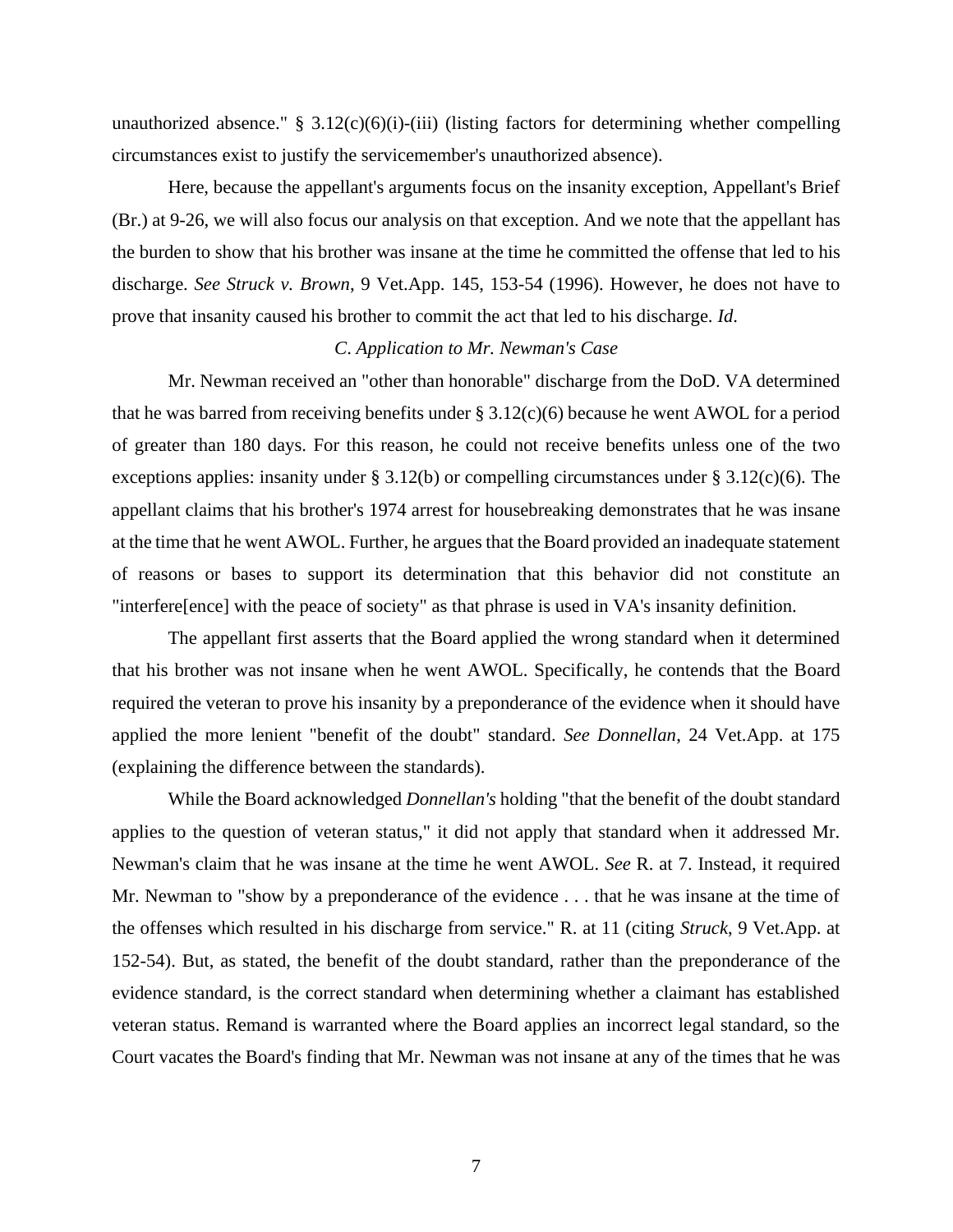AWOL or at any other times relevant to the character of his discharge, and remands the issue for readjudication. *See Delrio v. Wilkie*, 32 Vet.App. 232, 239-40 (2019).

### *D. Reasons or Bases*

While remand is warranted for the Board to apply section 5107's benefit of the doubt standard, the Court also concludes that the Board's statement of reasons or bases is deficient with respect to the finding that Mr. Newman was not insane. The Board must support any material finding—which this clearly is, as his eligibility turns on it—with a statement of reasons or bases that informs the claimant of the precise reasons for its decisions and is sufficiently detailed to facilitate this Court's review. *Donnellan*, 24 Vet.App. at 171.

The Board's rationale focused exclusively on Mr. Newman's mental health history, concluding that the "evidence weighs against a finding that the Veteran has or has had a psychosis" and that the weight of the evidence does not establish a "longstanding or repeated mental disorder." R. at 12. Yet, as discussed, VA's definition of insanity does not focus solely on a claimant's mental health; neither of the Board's rationales appears in that definition. *See Beck v. West*, 13 Vet.App. 535, 539 (2000). Thus, the Board should have discussed whether Mr. Newman's 1974 housebreaking conviction constitutes evidence of "interfere[nce] with the peace of society," which is one of the standards set out in the relevant regulation. *See* § 3.54(a). Because it did not do so, the Board's statement is insufficient. *See Donnellan*, 24 Vet.App. at 171; *cf. Gardner*, 22 Vet.App. at 420-21 (vacating and remanding a Board decision that addressed common law insanity rather than VA's regulatory definition).

On remand the Board should evaluate whether Mr. Newman's 1974 housebreaking conviction establishes that he was insane, under VA's definition, using the benefit of the doubt standard in section 5107(b), when he went AWOL.

Additionally, per *Quirin v. Shinseki*, 22 Vet.App. 390, 395 (2009), the Board should consider the relevance of in-service notations of nervousness, dizziness, and depression, as well as difficulties breathing and sleeping, and that Mr. Newman reported that his "brain stays numb, out of balance." R. at 212 (November 1973); R. at 228-29 (June 1981); R. at 258-59, 553 (October 1999). The Board found that Mr. Newman had not submitted "any evidence whatsoever that he was insane or had any mental health issues at the times in which he decided to absent himself from the Marine Corps." R. at 11 (citing to September 2013, April 2016, and January 2018 private medical records). Later, when discussing whether he had a neurological issue, the Board